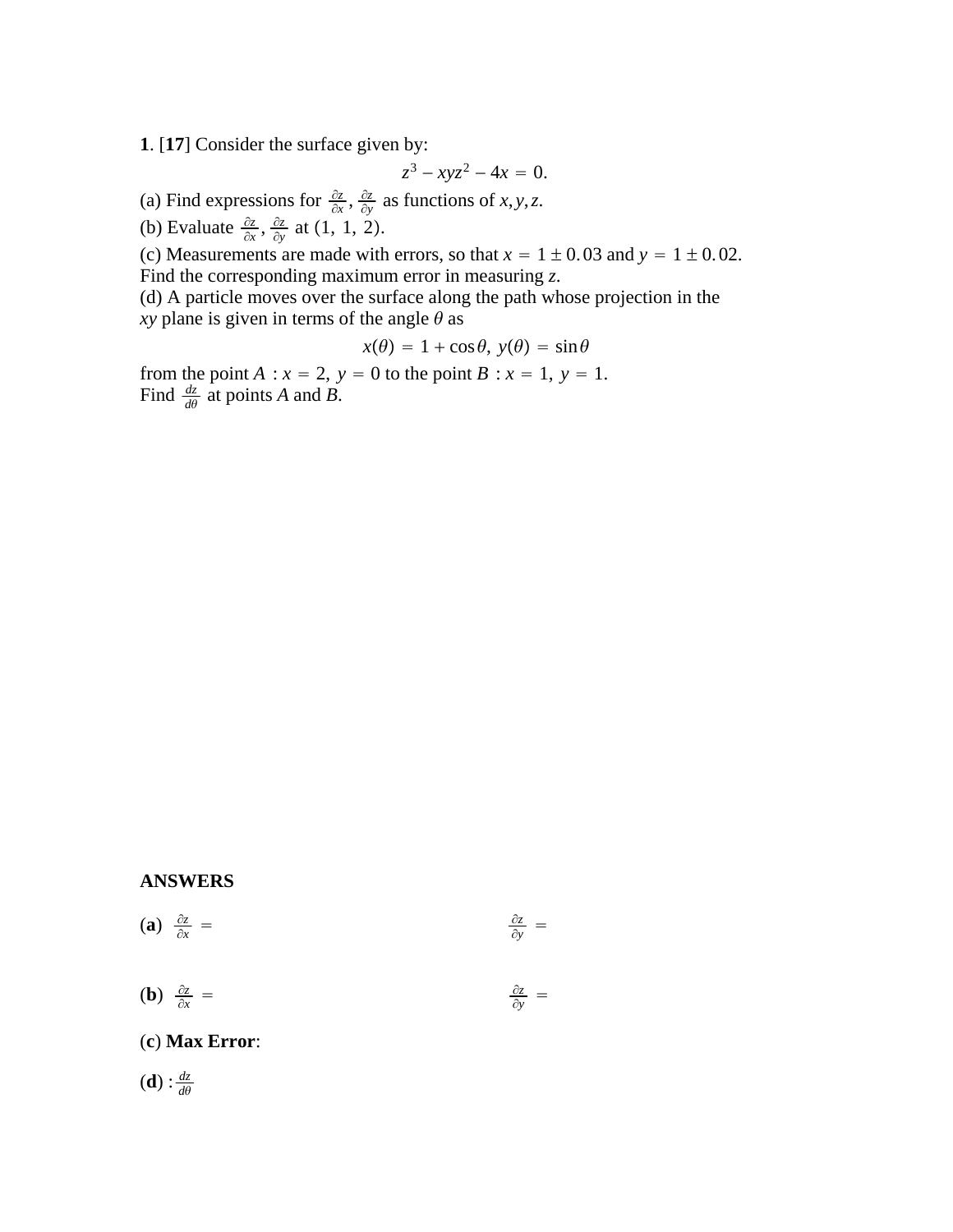**2**. [15] A hiker is walking on a mountain with height above the  $z = 0$  plane given by

$$
z = f(x, y) = 6 - xy^2.
$$

The positive *x* −axis points east and the positive *y* −axis points north, and the hiker starts from the point  $P(2, 1, 4)$ .

(a) In what direction should the hiker proceed from *P* to ascend along the steepest path? What is the slope of the path?

(b) Walking north from *P*, will the hiker start to ascend or descend? What is the slope? (c) In what direction should the hiker walk from *P* to remain at the same height?

**ANSWERS**

(**a**) \_\_\_\_\_\_\_\_\_\_\_\_\_\_\_\_\_\_\_\_\_ (**b**) \_\_\_\_\_\_\_\_\_\_\_\_\_\_\_\_\_\_\_\_\_\_

(**c**) \_\_\_\_\_\_\_\_\_\_\_\_\_\_\_\_\_\_\_\_\_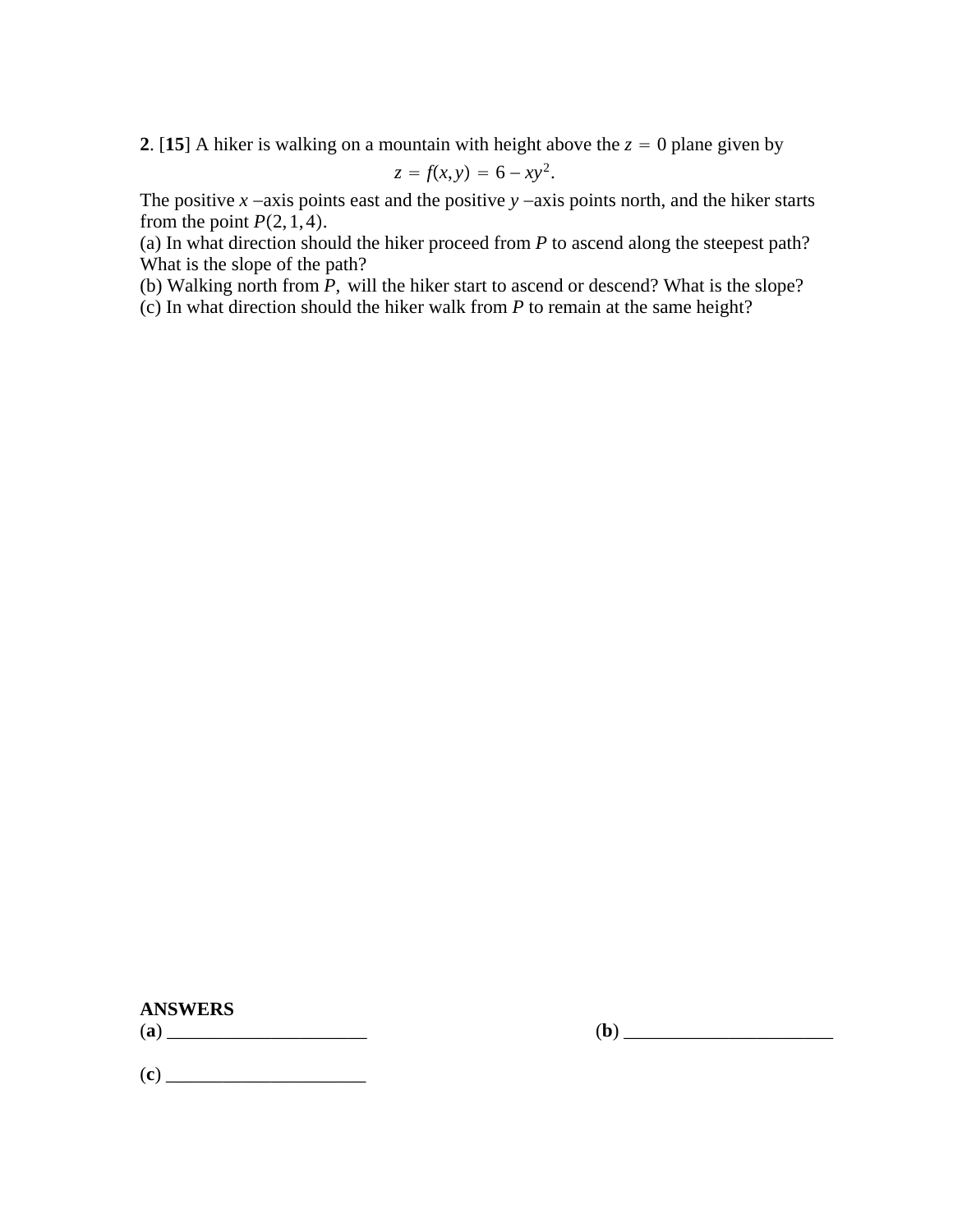**3**.[**16**]

(a) Find and classify all critical points of the function

$$
f(x, y) = x^3 - y^3 - 2xy + 6.
$$

(b) Use the method of Lagrange Multipliers to find the maximum and minimum values of

$$
f(x, y) = xy
$$

subject to the constraint

$$
x^2 + 2y^2 = 1.
$$

## **ANSWERS**

(**a**) \_\_\_\_\_\_\_\_\_\_\_\_\_\_\_\_\_\_\_\_\_\_\_\_\_\_\_\_\_\_\_\_\_\_\_\_\_\_\_\_\_\_

(**b**) **MAX**:\_\_\_\_\_\_\_\_\_\_\_\_\_\_\_\_ **MIN**: \_\_\_\_\_\_\_\_\_\_\_\_\_\_\_\_\_\_\_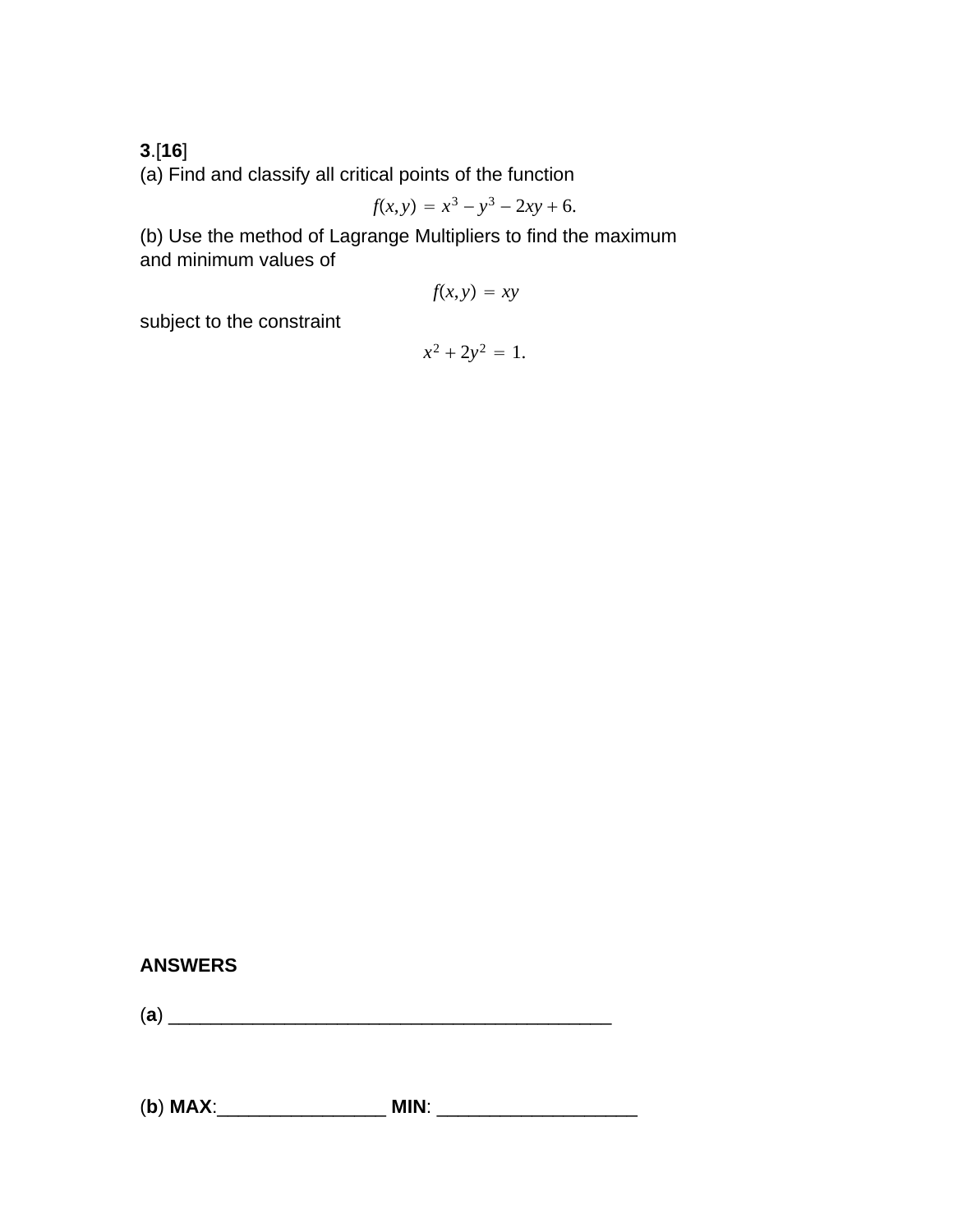**4**. [**17**] The integral *I* is defined as

$$
I = \int \int_{R} f(x, y) \ dA = \int_{1}^{\sqrt{2}} \int_{1/y}^{\sqrt{y}} f(x, y) \ dx \ dy + \int_{\sqrt{2}}^{4} \int_{y/2}^{\sqrt{y}} f(x, y) \ dx \ dy
$$

(a) Sketch the region *R*



- (b) Re-write the integral *I* by reversing the order of integration.
- (c) Compute the integral *I* when  $f(x, y) = x/y$ .

## **ANSWERS**

(**b**)  $I =$ 

 $(c) I =$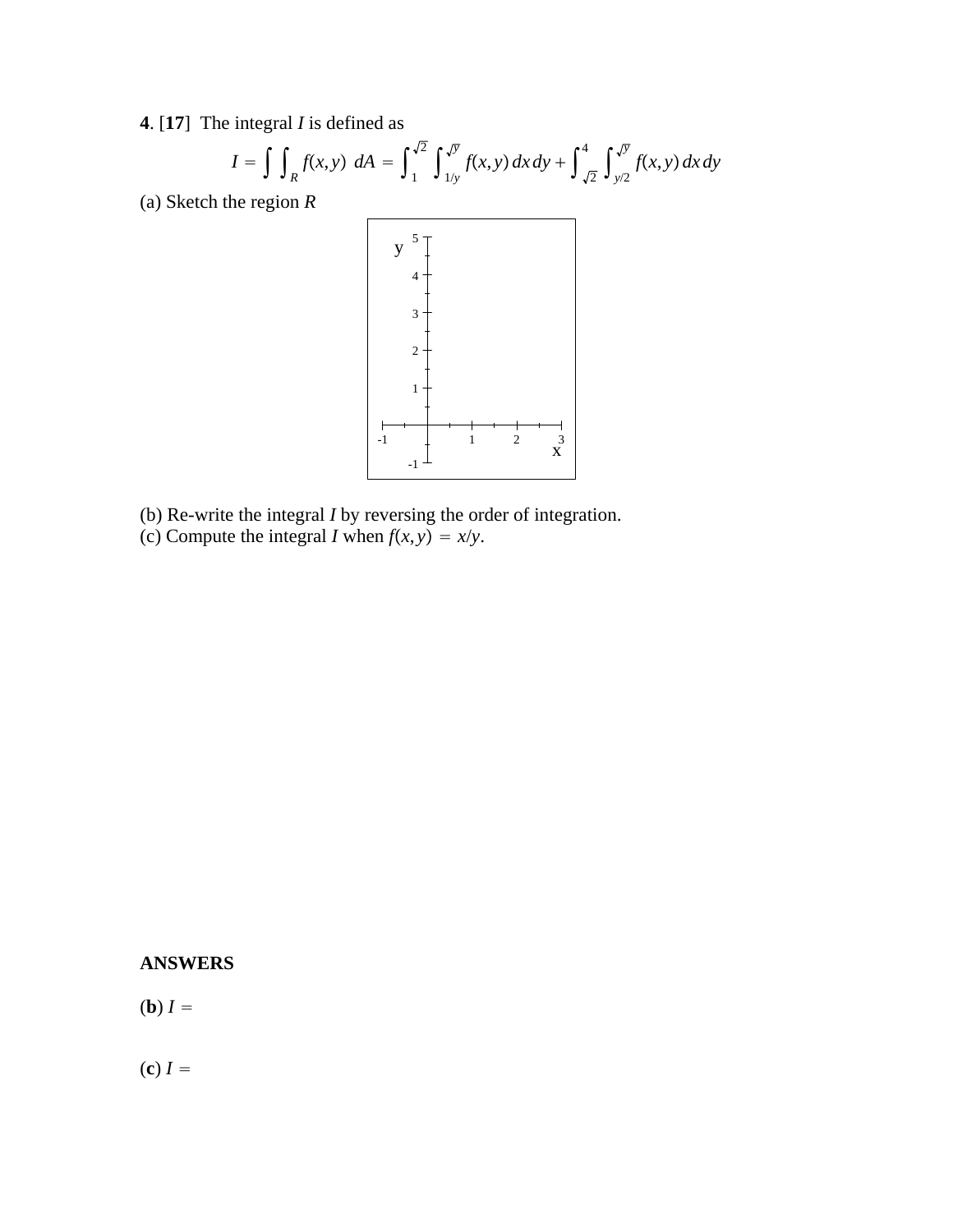# **5**. [**17**] (a) Sketch the region  $\mathcal L$  (in the first quadrant of the *x*, *y* -plane) with boundary curves



The mass of a thin lamina with a density function  $\rho(x, y)$  over the region  $\mathcal L$  is given by

$$
M = \int \int_{\mathcal{L}} \rho(x, y) dA
$$

(b) Find an expression for *M* as an integral in polar coordinates. (c) Find *M* when

$$
\rho(x,y) = \frac{2xy}{x^2 + y^2}.
$$

## **ANSWERS**

(**b**)  $I =$ 

 $f(c) I =$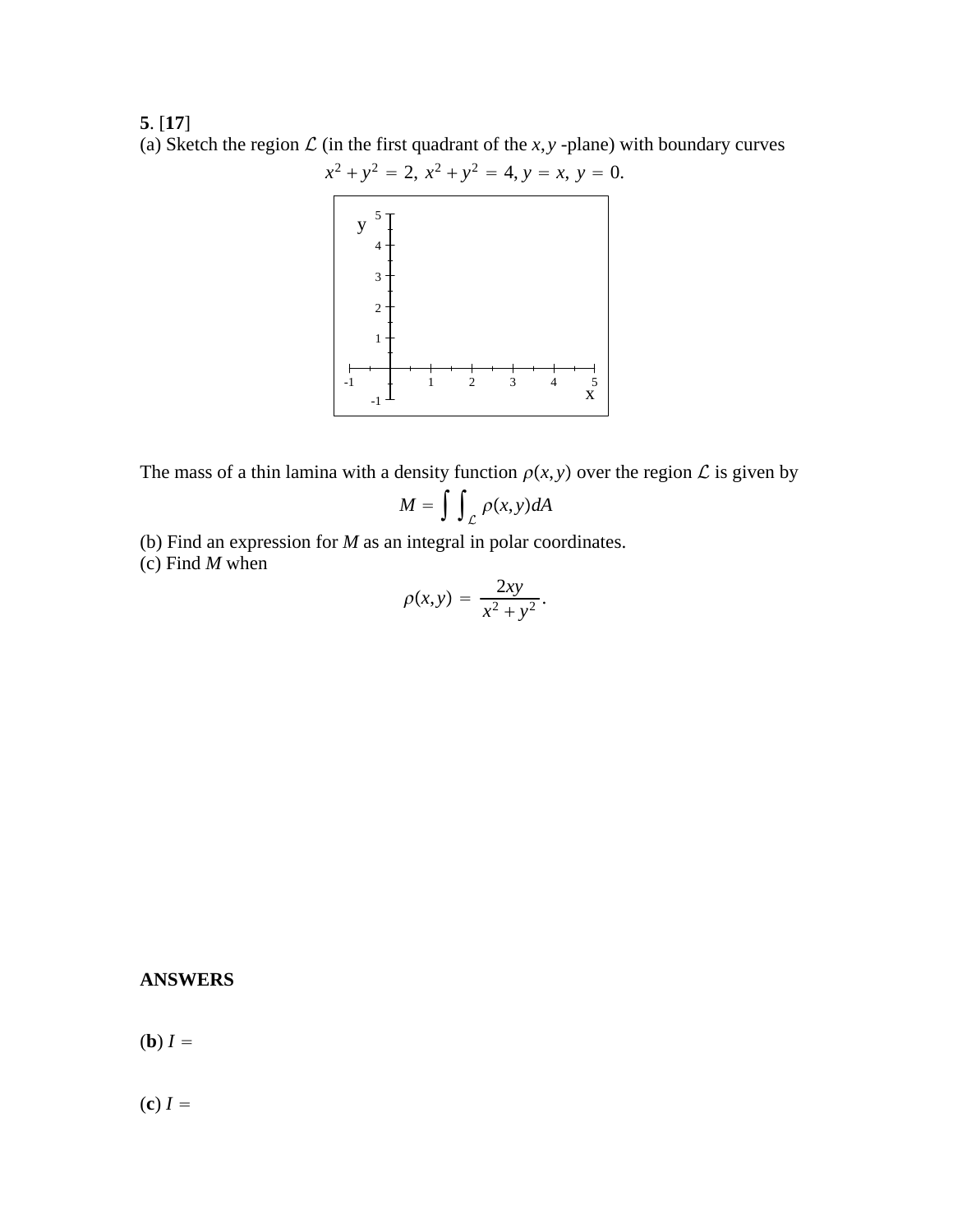# **6**. [**18**]

(a) A triple integral  $\iiint_E f(x, y, z) dV$  is given in the iterated form

$$
J = \int_0^1 \int_0^{1-\frac{x}{2}} \int_0^{4-2x-4z} f(x, y, z) \, dy \, dz \, dx
$$

(i) Sketch the domain  $E$  in 3-dimensions. Be sure to show the units.

(ii) Rewrite the integral as one or more iterated integrals in the form

$$
J = \int_{y=}^{y=} \int_{x=}^{x=} \int_{z=}^{z=} f(x, y, z) \ dz \ dx \ dy
$$



## **ANSWER**

 $(iii) J =$